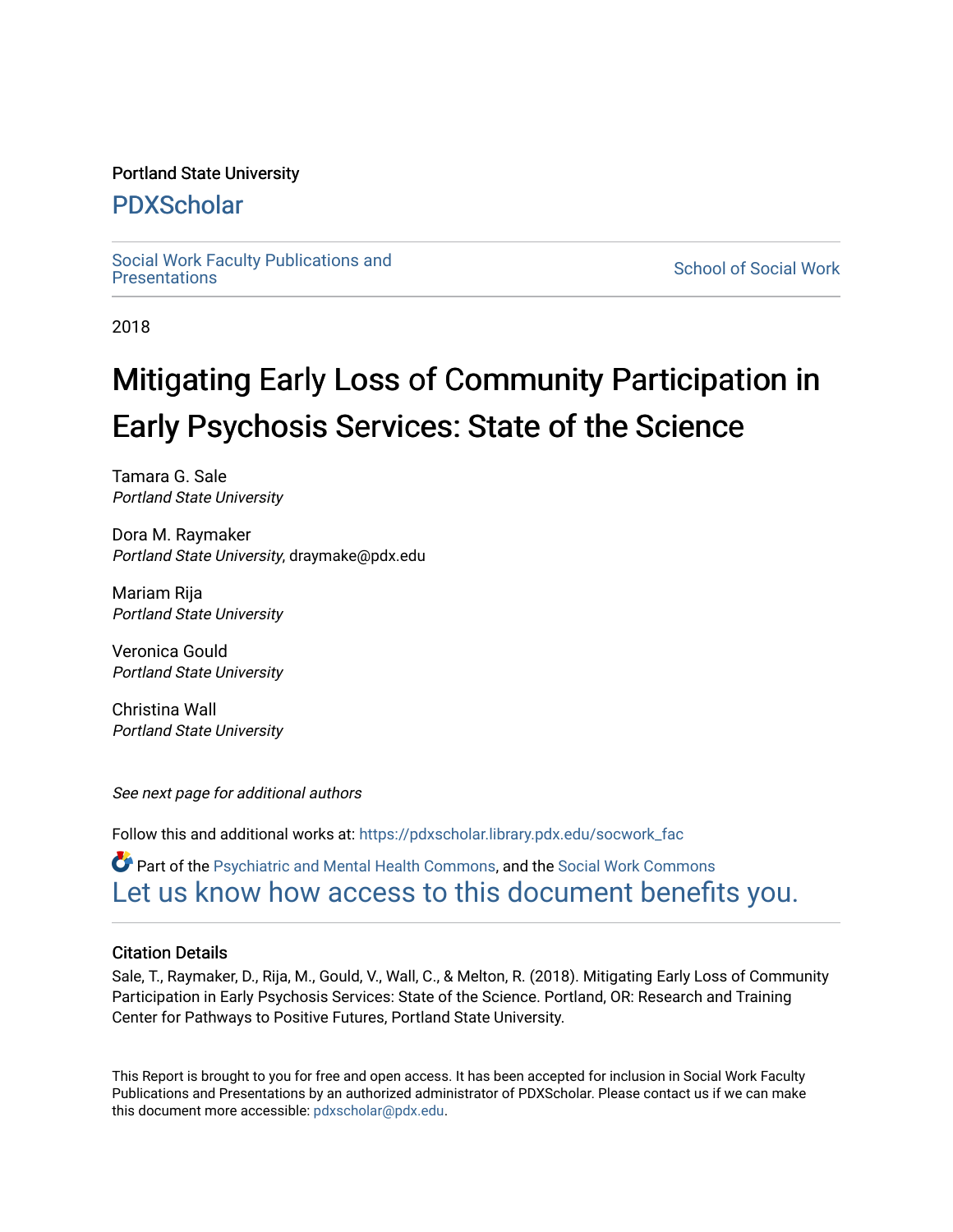### Authors

Tamara G. Sale, Dora M. Raymaker, Mariam Rija, Veronica Gould, Christina Wall, and Ryan P. Melton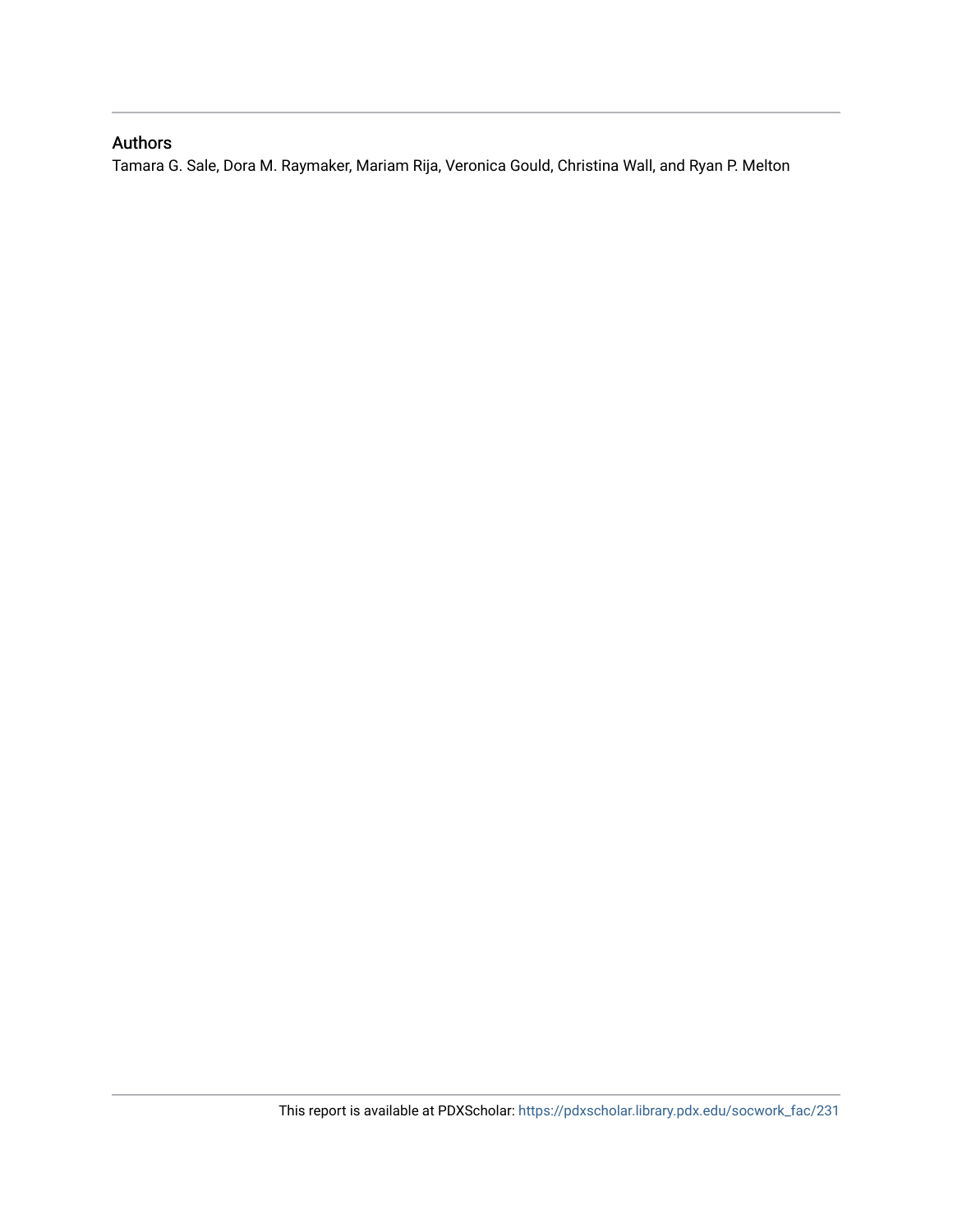# Mitigating Early Loss of Community Participation in Early Psychosis Services: State of the Science

*By Tamara Sale, Dora Raymaker, Mariam Rija, Veronica Gould, Christina Wall, & Ryan Melton*

I n the early stages of treatment for psychosis, community engagement and social networks are threatened through a combination of symptomology and negative messages and reactions from the environment which may result in internalized stigma, disempowerment, and prolonged isolation. While treatment programs attempt to mitigate these factors, ambivalence toward treatment and the basic concept of psychosis, along with difficulty engaging in conversation, make initial engagement more difficult. Self-determination theory and growing recovery literature point to the importance of maintaining a sense of community relatedness and connection, and developing a sense of agency and competence as important to active recovery and retention of community participation.

Emerging relevant interventions which may help foster these important underpinnings of forward movement include psychoeducation, peer-developed and delivered messaging, and easily accessible internet-based content. Interventions like EASA Connections that are designed based on this emerging research, and further include intervention recipients as co-creators in intervention development, may help increase participation in early psychosis treatment and retention of community participation over time, leading to better overall life outcomes.

# The impact of early psychosis on community participation

Psychotic conditions often begin during teenage and young adult years, and can have a rapid, significant, lifelong impact on all aspects of a person's life. Approximately 100,000 new individuals each year in the United States develop psychosis (Heinssen, Goldstein, & Azrin, 2014; McGrath, Saha, Chant, & Welham, 2008). The economic and social effects of psychosis, especially Schizophrenia, are well-documented in the literature (Appleby, Cooper, Amos, & Faragher, 1999;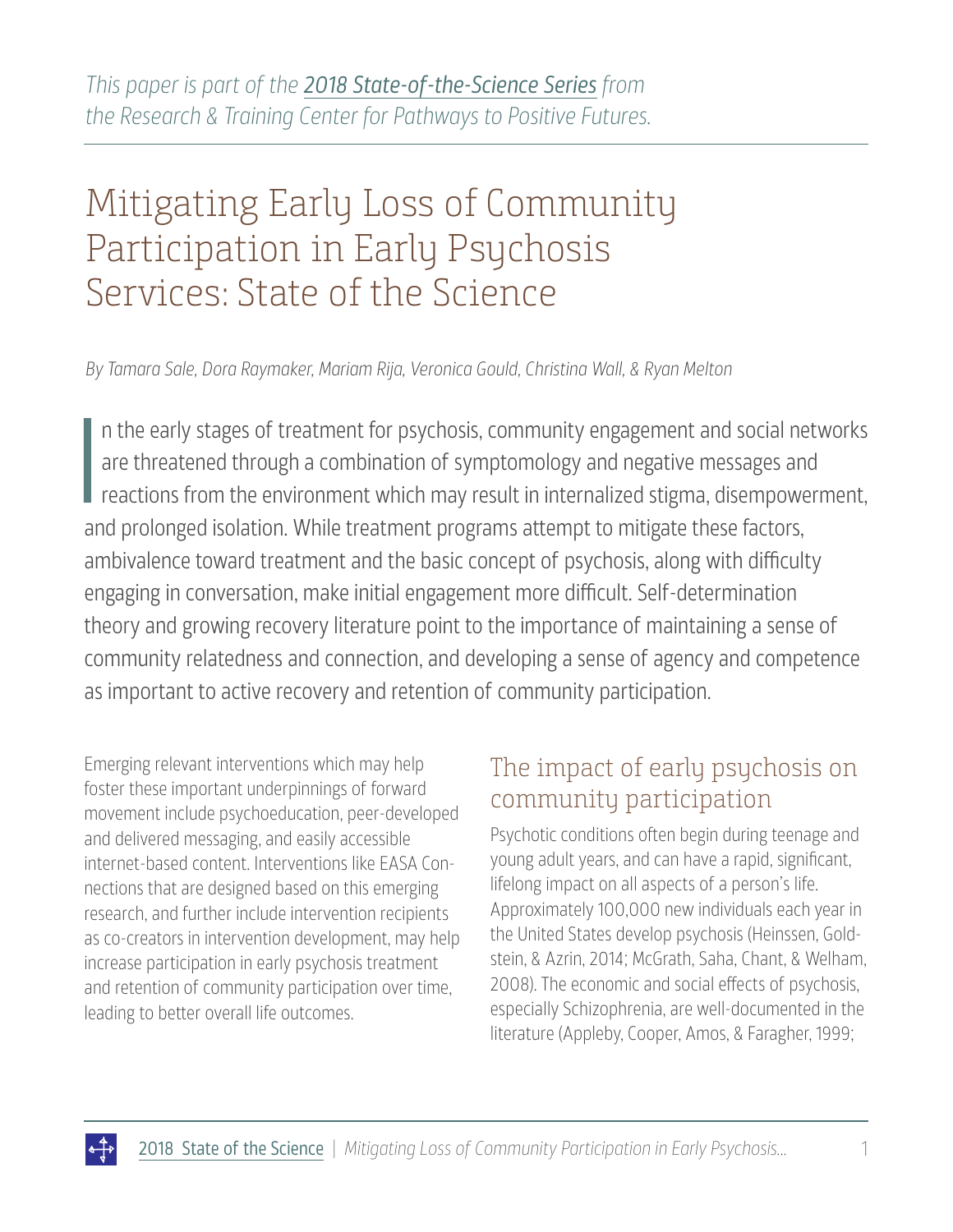Palmer, Pankratz, & Bostwick, 2005; Rupp & Keith, 1993; Teplin, McClelland, Abram & Weiner, 2005; World Health Organization, 2001; Wu et al., 2005). The breadth and depth of a person's social network often deteriorates quickly at the onset of psychosis as a result of changed behavior, impaired ability for social interaction, and negative social perceptions (Angell & Test, 2002; Erickson, Beiser, Iacono, Fleming,

> **Early psychosis intervention programs attempt to identify and engage with individuals as early as possible in the process of psychosis onset.**

& Lin, 1989). Early psychosis intervention programs attempt to identify and engage with individuals as early as possible in the process of psychosis onset in order to provide rapid access to resilience-focused, evidence-based care. Services include medical care and prescribing with careful attention to the impact of side effects on functioning, individualized goal setting across life domains, specialized counseling, and case management to increase resilience and encourage ongoing engagement with developmentally relevant activities and roles. Psychoeducation for the family, supporters, and the individual is also a key element, with the goals of increasing understanding, preserving functioning, and reinforcing the social network (Heinssen et al., 2014; McFarlane, 2016; McGorry, Killackey, & Yung, 2008; Melton et al., 2013). Partnership in decision making and peer support are

increasingly seen as core elements of mental health services in general, including early psychosis services (Bertolote & McGorry, 2005; Chinman et al., 2014, Corrigan et al., 2012; Du Brul et al., 2017; Jones, 2015).

Youth and young adults in the early stages of psychosis commonly experience a rapid loss of community participation. Loss of social networks, and an increase in social withdrawal and feelings of loneliness are common in the early stages of recovery from psychosis (Addington, Penn, Addington, Perkins, & Woods, 2008; Ballon, Kaur, Marks, & Cadenhead, 2007; Birchwood et al., 2006; Corcoran et al., 2011). This loss is attributable partially to symptoms that impair social interaction. Symptoms may make it difficult to plan and follow through on activities, hold a conversation, or organize a daily routine (Glahn et al., 2005). Sensory input may be overwhelming, and social withdrawal is common (Seeman, 2017). By the time individuals enter early psychosis services, their symptoms have generally progressed to the point where they are experiencing increasing detachment from the world around them (Hansen, Stige, Davidson, Moltu, & Reseth, 2017). Loneliness and level of social interaction in first-episode psychosis has been correlated with clinical outcomes (Bjornestad et al., 2017; Michalska de Rocha, Rhodes, Vasilopoulou, & Hutton, 2018). Individuals experiencing early psychosis also tend to have smaller social networks at the start of treatment, making preservation and development of supportive relationships a particularly important goal. (Bjornestad et al., 2017; Hodgekins et al., 2015; MacDonald, Hayes, & Baglioni, 2000; Thorup et al., 2006). Social disability remains common and there is need for further targeted intervention development (Fowler et al., 2018; Hodgekins et al., 2015; Rinaldi et al., 2010).

Social withdrawal and loss of community participation is also partially attributable to negative social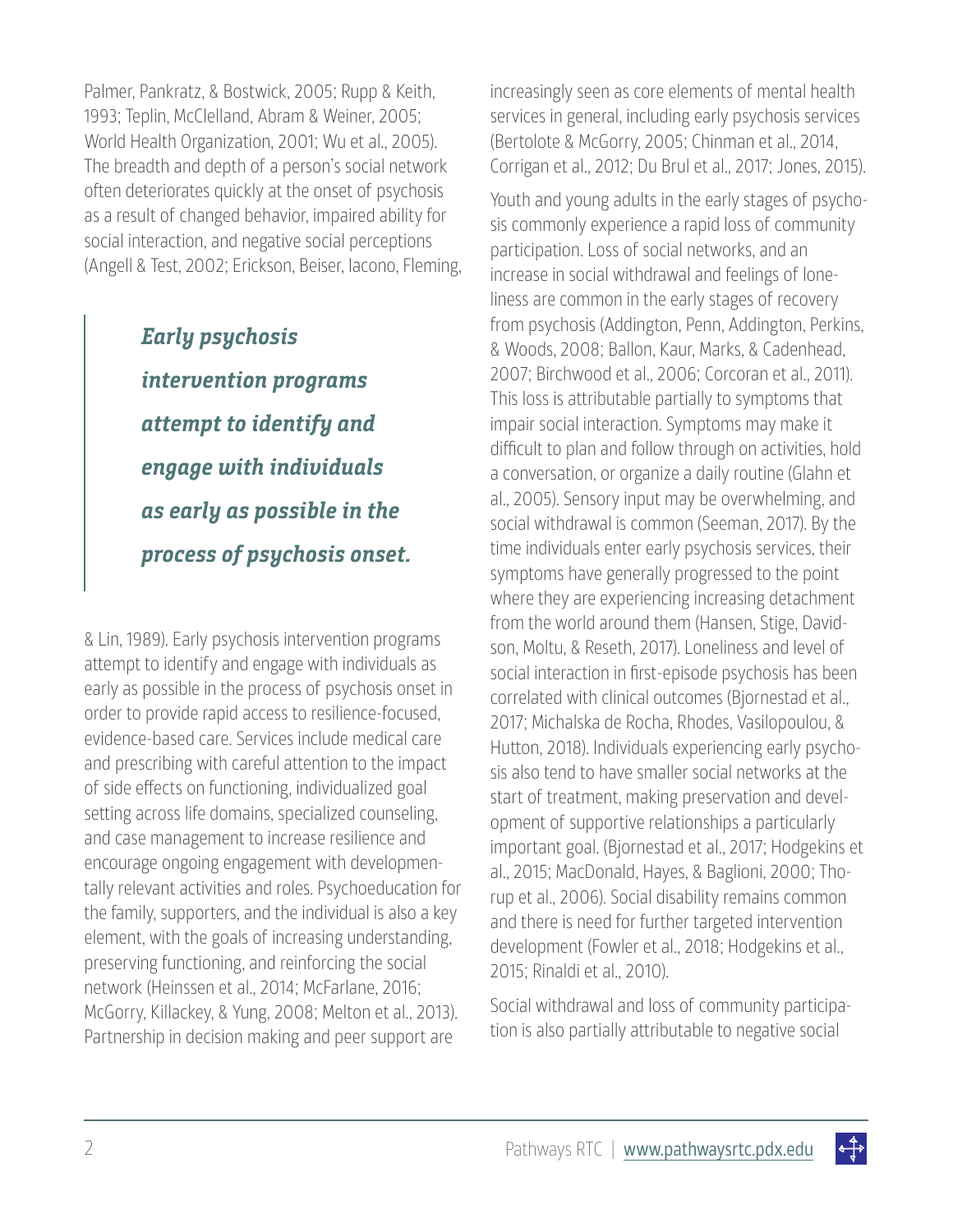perceptions and discrimination, both perceived and actual. (Lim, Gleeson, Alvarez-Jimenez, & Penn., 2018; Wood, Byrne, Burke, Enache, & Morrison, 2017). Individuals in the early stages of psychosis may develop a sense of loneliness, shame, and internalization of negative cultural attitudes and incorrect beliefs related to psychosis. They may experience or perceive a lack of support and understanding from peer groups and overall social networks, and consequently lose hope, self-agency, and sense of control (Ballon et al., 2006; Birchwood et al., 2006; Lim et al., 2018; Livingston & Boyd, 2010; van Zelst, 2009; Wood et al. 2017). Negative perceptions around diagnostic terms such as Schizophrenia or psychosis can lead to selfstigma, and have negative impacts on self-esteem

> **While historically many mental health programs have focused primarily on treatment adherence or "compliance," early psychosis programs generally focus on selfdetermination and choice.**

(Vass, Sitko, West, & Bentall, 2017). Self-stigma is also associated with greater anxiety and depression, and can interfere with acceptance of treatment, sense of agency, and self-esteem (Hansen et al., 2017; Pyle & Morrison, 2017).

In the early stage of treatment, the individual may not recognize the need for treatment, may be skeptical and wary of treatment providers, and may even have difficulty engaging in basic activities like holding a conversation. The same symptoms and negative attitudes that threaten loss of community participation may also cause the person to resist or be unable to participate fully in treatment and exacerbate stress in the individual's environment (Dixon, Holoshitz & Nossel, 2016; Dunne Bishop, Avery, & Darcy, 2017; Gronholm, Thornicroft, Laurens, & Evans-Lacko, 2017; Rickwood & Wilson, 2007; Weng Cheong Poon, Joubert, Mackinnon, & Harvey, 2017). Alienating and traumatizing experiences with hospitalization or the legal system may further reduce the person's willingness to participate in care (Hansen et al., 2017). Early intervention to avoid unnecessary hospital and legal experiences, along with participation in strengths-oriented shared decision making may help to reduce self-stigma (Hamann, Buhner, & Rusch, 2017). While historically many mental health programs have focused primarily on treatment adherence or "compliance," early psychosis programs generally focus on self-determination and choice within a shared decision making context. Shared decision making facilitates engagement in treatment, preserves the person's sense of control, recognizes the value and importance of their perspective, and increases the likelihood of them following through on treatment (Corrigan et al., 2012).

Recovery from psychosis is usually gradual, and involves not only symptom reduction but also learning to manage stressors and persistent symptoms, and overcoming negative psychological and interpersonal impacts (Addington, Lambert, & Burnett, 2009; Drake & Whitley, 2014; Jordan, Pope, Lambrou, Malla, & Iyer, 2016). Early psychosis intervention works with the individual and family to increase understanding,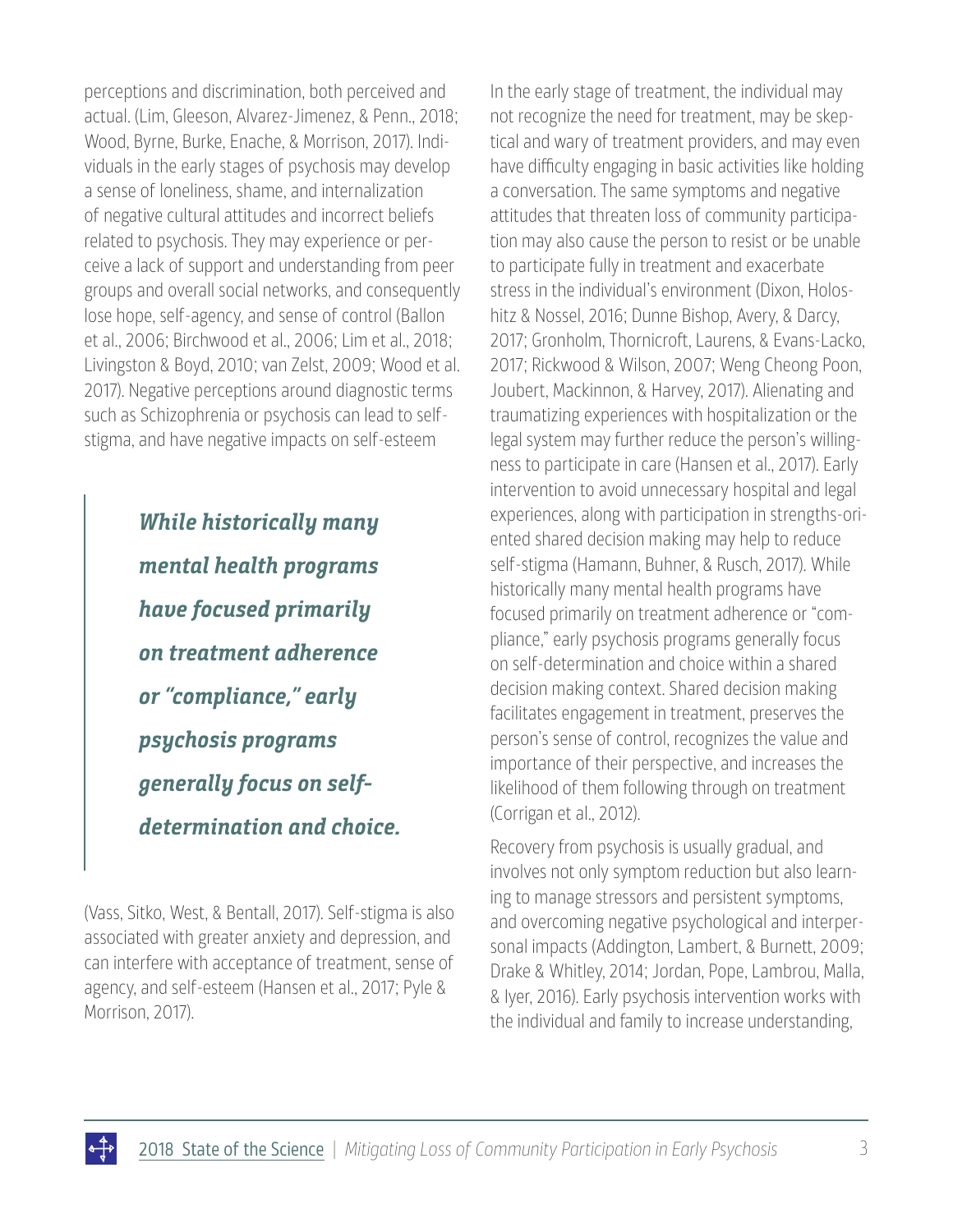reduce distress and conflict, give the person and family needed time, space, and tools to recover and accomplish developmental tasks, mitigate negative pressures and experiences, and support the person to make steps toward recovery and developmental progression (Jansen, Gleeson, & Cotton, 2015; McFarlane, 2016; Wainwright, Glentworth, Haddock, Bentley, & Lobban, 2015).

### Community participation and recovery

A growing body of research shows that there is reason for hope. Individuals experiencing psychosis and other forms of serious mental conditions cannot only recover, but sometimes exceed, the quality of life they experienced prior to the onset of the condition (Anderson, Oades, & Caputi, 2003; Cook

> **Individuals experiencing psychosis cannot only recover, but sometimes exceed, the quality of life they experienced prior to the onset of the condition.**

& Jonikas, 2002; Copeland, 1997; Dunkley & Bates, 2014; Gumber & Stein, 2013; Jager et al., 2015; Saks, 2013). The likelihood of recovery may be further enhanced by reducing unnecessary treatment delays (i.e., the duration of untreated psychosis or DUP)

through early intervention (Addington et al., 2015; Addington, Van Mastrigt, & Addington, 2004; Santesteban-Echarri et al., 2017). Many individuals in recovery from psychosis and other psychiatric conditions have not only written about their personal journeys, but have reached out broadly to learn from and support others in their recovery (Buekea & Caruso, 2016; Deegan et al., 2017; Jager et al. 2015; Saks, 2013; Wood & Alsawy, 2017). Central themes emerge from research about the elements of recovery: having a sense of hope, accepting that the individual has responsibility for one's own life, setting goals and gaining education to accomplish them, self-advocacy, and utilizing a support network (Anderson et al., 2003; Cook & Jonikas, 2002; Copeland, 1997; Gumber & Stein, 2013; Jager et al., 2015; Saks, 2013).

Community participation is both a result of and a contributor to the recovery process, and may look different over time. In the earliest stage of treatment, community participation may be more tenuous and difficult but no less important. Discovering a sense of control and agency in thought and action is an important starting place (Hansen et al., 2017). Individuals in recovery from psychosis often describe a turning point in which they begin to experience hope and belief in their ability to have a positive future. This realization of personal agency allows the person to begin taking steps in a positive direction, such as reconnecting with personally meaningful goals, activities, and relationships (Bjornestad et al., 2017). While individuals may return to social roles from before their episode, those activities may be more difficult, and their sense of identity may be challenged. Engagement with normal life activities and connections, along with an awareness of the need to pay attention to vulnerabilities and stress, may help the person recover clinically, develop more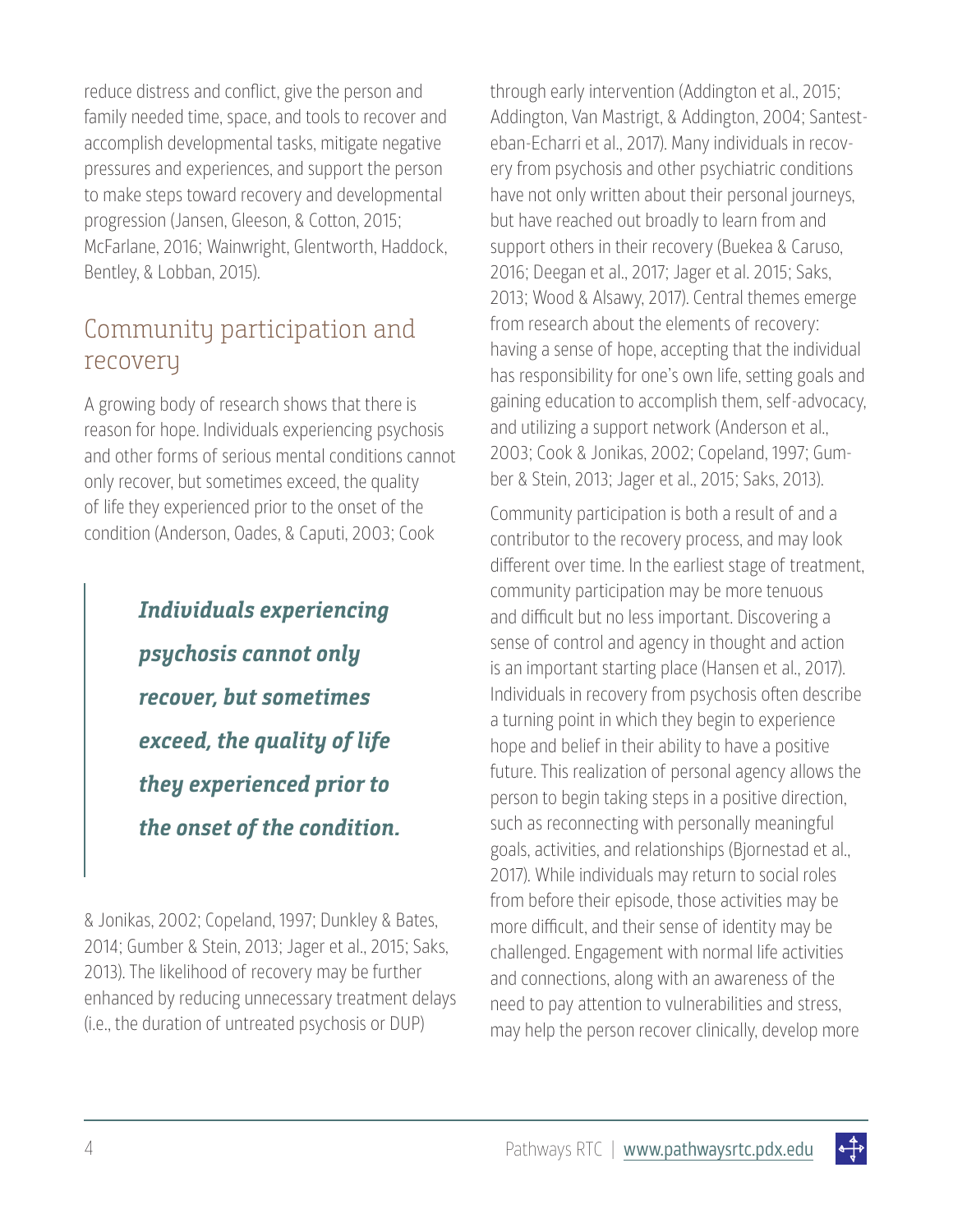confidence and reinforce a positive sense of identity (Hansen et al., 2017). Recovery is also facilitated by development of personally valued goals, proactive decision making, and action toward overcoming challenges, and helping others. Recovery-related skills include self-care, focusing on existing or new talents and abilities, engaging in normal activities such as

> **Self-determination theory may provide a useful framework for facilitating early recovery and developmentally appropriate participation in valued roles, relationships, and activities.**

school and work, and developing a healthy physical environment (Jordan et al., 2018). Skills including self-reflection, communication, and expression of thoughts and feelings are all important both for recovery and for community participation (Jordan et al., 2018). Research and personal narratives of individuals in recovery from psychosis describe the experience of greater clarity, perspective, and sense of intelligence as a result of having gone through psychosis. Individuals in recovery from psychosis may not only survive in isolation, but may thrive in a supportive community (Buekea & Caruso, 2016; Chan, Mak, Chio, & Tong, 2017; Jordan et al., 2018).

## Facilitating recovery and community participation in the early stage of psychosis

The early stage of psychosis presents an important time period in which interventions may help slow or stop the negative cycle of social and personal loss, and introduce a hopeful and grounded alternative framework which supports intentional, positive steps toward lasting community participation (Addington et al., 2015; Birchwood, Connor, & Lester, 2013). Interventions must recognize the variation in individuals' capacity to interact, as well as the significant psychological and social challenges the person faces. Self-determination theory may provide a useful framework for facilitating early recovery and developmentally appropriate participation in valued roles, relationships, and activities. Self-determination is the ability to make decisions and take action for one's self with knowledge of consequences. It has been linked to involvement in activities and interests, and continuing to move forward with responsibilities (Krupa, Woodside & Pocock, 2010). Self-determination theory describes three components: a) a sense of agency; b) community connectedness or relatedness; and c) a sense of competence (Deci & Ryan, 2002). One study found self-determination theory to be a good fit over time for individuals with psychotic conditions, and helped to explain treatment outcomes including engagement in services, psychosocial functioning, and quality of life (Jochems et al., 2012, Jochems, Duivenvoorden, van Dam, van der Feltz-Cornelis, & Mulder, 2016). All of the elements of self-determination are affected in the early stage of psychosis. By facilitating a sense of agency and competence, and increasing community connectedness or relatedness, interventions may lay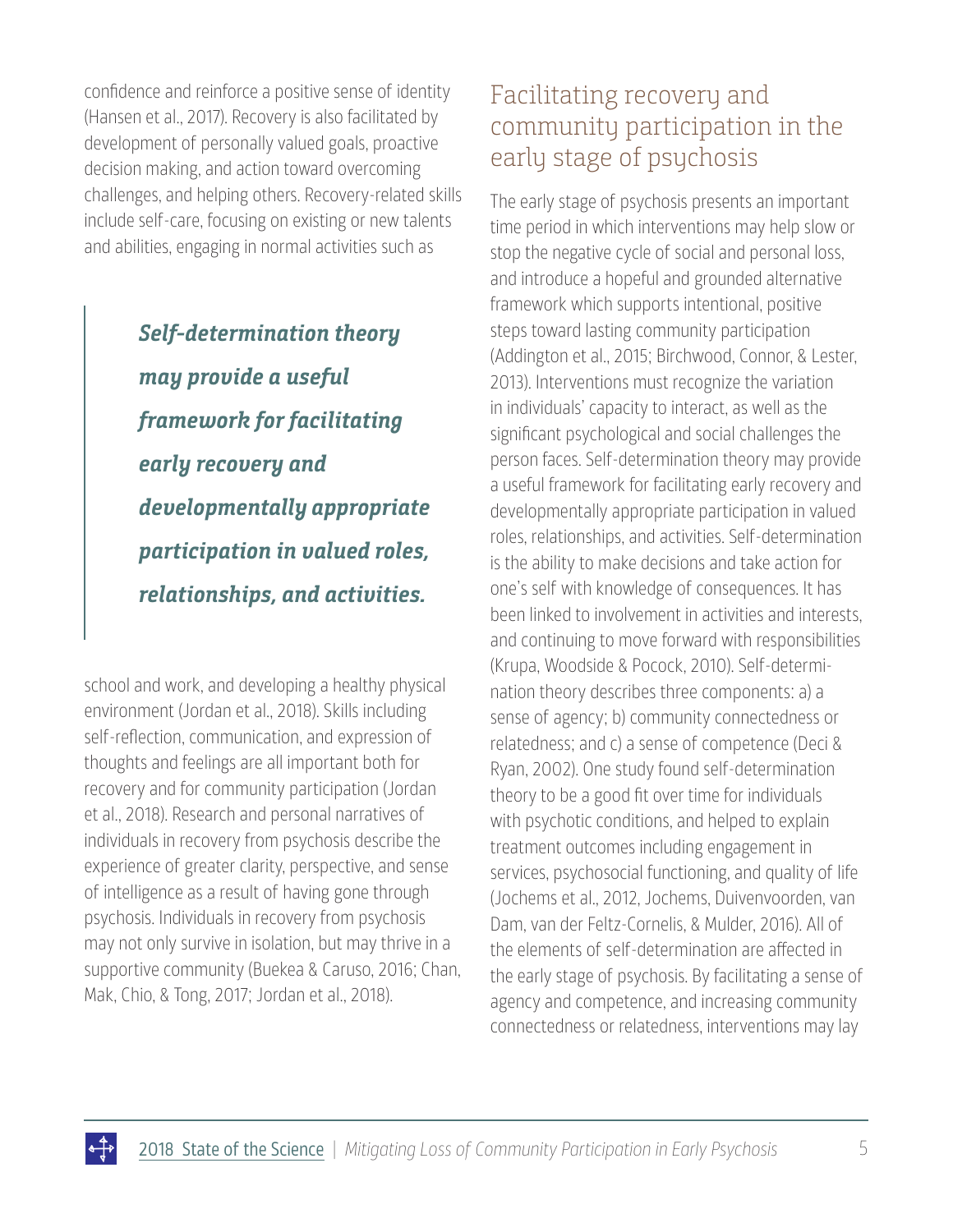the groundwork for community participation even when the person is unable to engage fully in their normal community activities.

Psychoeducation. Individual and family psychoeducation helps improve self-determination through providing targeted information and interaction, improving communication, offering exposure to a larger group, and introducing structured methods of shared decision making. Participation in evidence-based multi-family psychoeducation groups directly creates and supports interpersonal relationships (Sin et al., 2017). A meta-analysis of psychoeducation strategies showed impacts on symptoms and functioning equal to or greater than other standard treatment methods including medications, cognitive behavioral therapy, and case management (Lincoln, Wilhelm, & Nestoriuc,

> **During the early stages of psychosis treatment internet-based options may reduce isolation while providing education and encouraging positive steps to remain engaged socially.**

2007). Another meta-analysis concluded that psychoeducation that focuses on self-determination and self-management skills may increase hope, recovery, and empowerment of individuals with longer-term illness (Thomas, Despeaux, Drapalski, & Bennett, 2017). However, for an intervention to have an impact, the

basic messages need to be understood and accepted by the person as related to their own life as well as remembered and integrated into their everyday experience. To be effective, the individual must be supported to incorporate their own explanations of their experiences, and standardized symptom descriptions must be adjusted in recognition of differences in culture and personal experience (Dixon & Lehman, 1995; Hofer, Amering, Windhaber, Wancater, & Eberstaller, 2001; Lincoln et al., 2007; Mullen, Green, & Persinger, 1985; Myers & Ziv, 2016; Zygmunt, Olfson, Boyer, & Mechanic, 2002).

Use of internet-based technology. During the early stages of psychosis treatment internet-based options may reduce isolation while providing education and encouraging positive steps to remain engaged socially (Alvarez-Jiminez et al., 2014; Dixon et al., 2016). Individuals with stigmatized conditions like Schizophrenia may be more likely than individuals with non-stigmatized health conditions to use the internet for health information (Berger, Wagner, & Baker, 2005). An individual who has difficulty with cognition and who is having difficulty leaving the house or interacting with others, may potentially benefit from targeted online materials that are available for repeated viewing whenever the person chooses. There is evidence, including multiple randomized controlled studies, that use of computer technology among individuals with psychosis can be highly acceptable and relevant (Abdel-Baki, Lal, Cjharron, Stip, & Kara, 2017; Alvarez-Jimenez et al., 2014; Hoffman et al., 2013; Lal et al., 2015). Computer-based decision aids can help individuals clarify their values and become more familiar with options, and increase their comfort level with making choices in their treatment (Stacey et al., 2011). Positively oriented online materials may increase the person's feeling of empowerment in treatment relationships,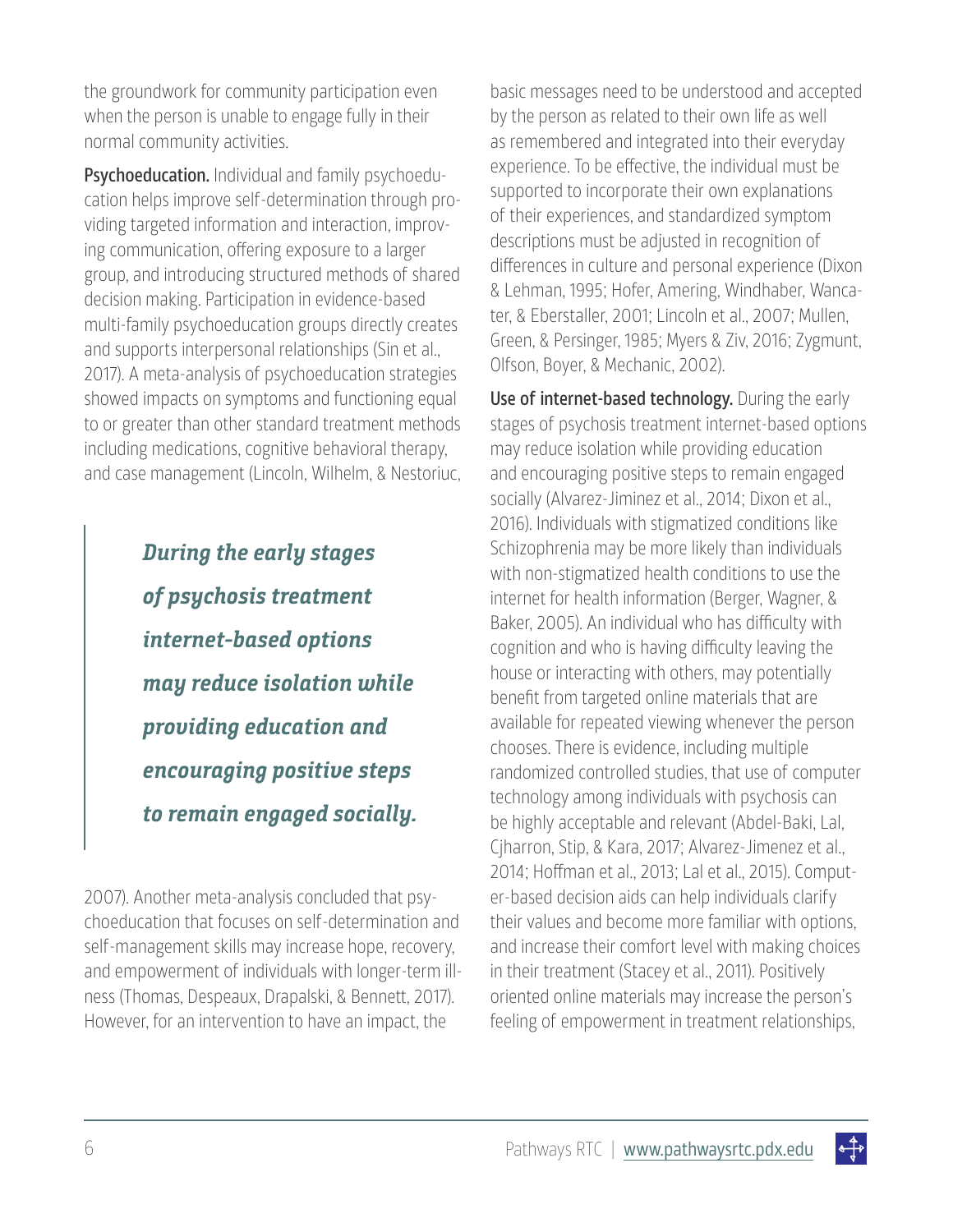introduce recovery, and provide grounded hope that the person can successfully pursue goals related to community participation and other areas of interest (Deegan, 2010; Drake et al., 2010; Kreyenbuhl, Nossel, & Dixon, 2009; MacDonald-Willson, Deegan, Hutchison, Parrotta, & Schuster, 2013; Ptasznik, 2011).

> **Opportunities to contribute to community and society such as leadership and participatory research may further facilitate community participation and support well-being.**

### Peer support and lived experience perspectives.

Exposure to others with lived experience is also found to be helpful in recovery and retaining community connections. A literature review of the impact of stigma on individuals diagnosed with Schizophrenia recommended a combination of psychoeducation and the "…sharing of experiences in…the context of peer support" to ameliorate internalized stigma (van Zelst, 2009, p. 295). A subjective catalyst toward hope is a key element in virtually all accounts of recovery, with that catalyst sometimes coming from within the person in reaction to negative external expectations, and sometimes coming from exposure to individuals who have had similar experiences or who demonstrate a sustained belief in the person's potential to recover. With an initial awareness that there is real hope for a positive future, the early

recovery process is facilitated by assessing the person's values, strengths, and needs; learning about the person's condition and services; gaining recovery skills; and connecting with peers. This preparation allows individuals to retain hope and face the difficult challenges of illness management, pursuing goals, and strengthening the sense of identity (Andersen et al., 2003; Cook & Jonikas, 2002).

EASA Connections: Facilitating community participation through participatory research. Opportunities to contribute to community and society such as leadership and participatory research may further facilitate community participation and support well-being (Buekea & Caruso, 2016; Chan et al., 2017; Jordan et al., 2018). Integration of youth and young adult voice into intervention development may not only improve the relevance of interventions, but also create a means of community participation for individuals with early psychosis who are further along in the recovery process (Israel, Eng, Schulz, & Parker, 2005; Jones, 2015; Minkler & Wallerstein, 2003). Community based participatory research (CBPR) provides an equitable opportunity for co-researchers to have their voices heard in a meaningful fashion and to shape every phase of the project (Israel, 1998; Nicolaidis & Raymaker, 2015). CBPR has an explicitly emancipatory aim in including marginalized communities in research about them, conducting research that they feel is helpful to them, capacitating individuals and communities, and providing methods that promote greater inclusion of diverse perspectives (Israel et al., 2005; Minkler & Wallerstein, 2003). Participation in research as both study participants and as co-researchers is considered by people with disabilities to be an important and empowering aspect of community involvement (McDonald, 2012; Stack, 2013; Stack & McDonald, in press). CBPR has been used since the 1990s and grown in popularity, including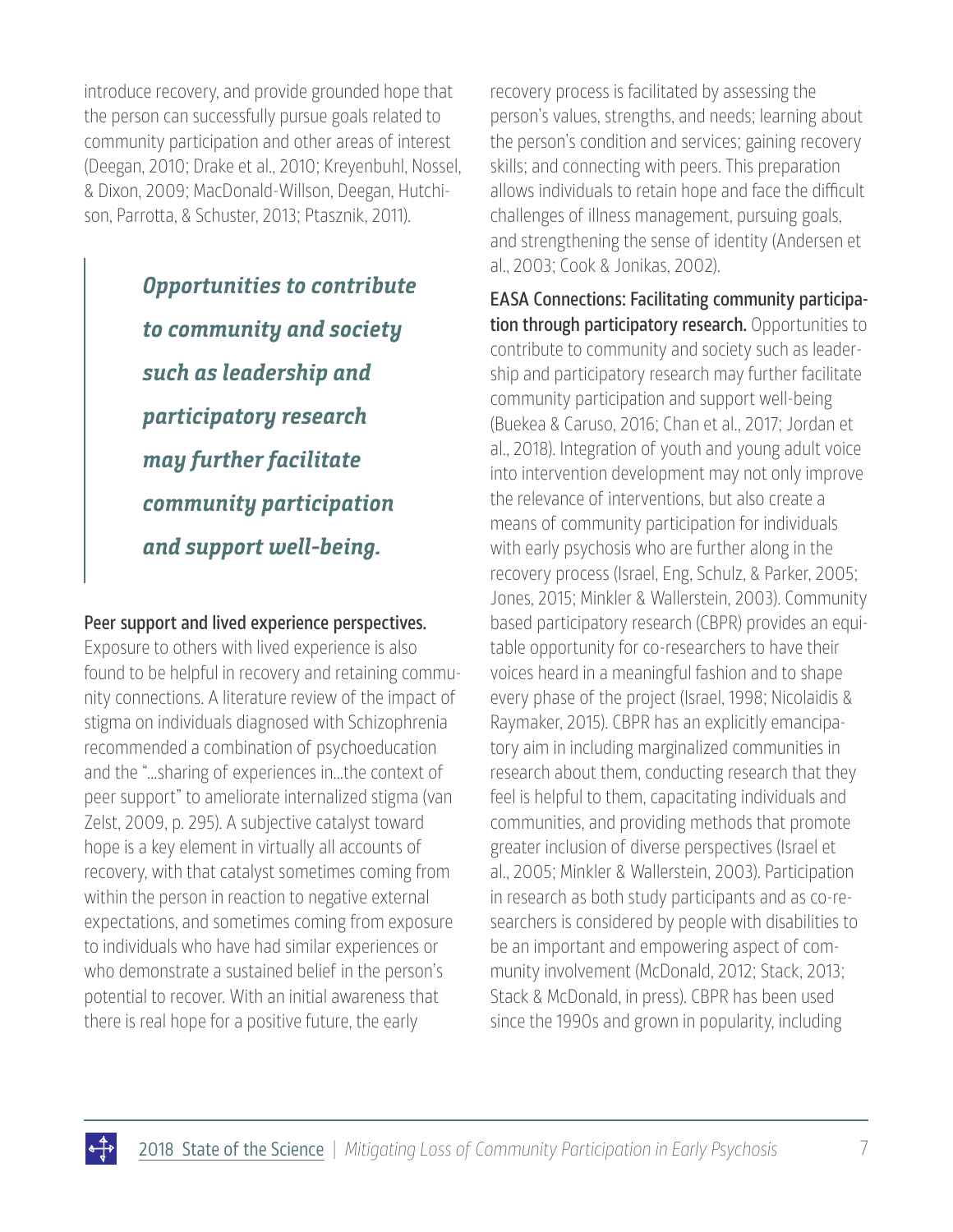with youth and young adults, around mental health. Inclusion of young adults with psychiatric conditions increases the relevance and understandability of the research process and resultant policy recommendations (Delman, 2012, 2013; Goodyear-Smith, Corter, & Suh, 2016; Langdon et al., 2016; Vukic, Gregory, Martin-Misener, & Etowa, 2016).

One example of a CBPR effort is EASA Connections. Oregon's Early Assessment and Support Alliance (EASA) Young Adult Leadership Council includes early psychosis program graduates and supporters who want to "give back" by supporting others (Buekea & Caruso, 2016). The Council recognized the challenges faced by individuals entering the program, and their concerns led to the initiation of a research project called EASA Connections, which is being carried out in collaboration with the [Research and Training](https://www.pathwaysrtc.pdx.edu/about-pathways-rtc)  [Center for Positive Futures \(Pathways RTC\)](https://www.pathwaysrtc.pdx.edu/about-pathways-rtc) at Portland State University. For two years, a Design Team made up of early psychosis program graduates and participants worked with clinicians and researchers following a Community-Based Participatory Research process to create a theory of change focused on supporting community participation by individuals in the early stages of psychosis based on the elements of self-determination, and to create an online resource with educational materials including themes and messages that they felt would have been most helpful to them. The Design Team identified study materials and a protocol which included introduction of the online modules to individuals early in treatment by a "Peer Navigator" who was also a graduate of EASA. The modules were developed to supplement ongoing engagement with the EASA treatment team. Modules provide information about psychosis

and treatment, and introduce the recovery process through assessing strengths, goals, and participating in shared decision making. The modules include 36 videos designed and implemented by young adults, directly address issues of discrimination and internalized stigma, and provide step-by-step encouragement for engaging friends and family, and engaging in community activities.

The concept of community participation was extended to the experience of Design Team members who were able to use their personal experience to engage in research and provide a potentially helpful new intervention for others. The introduction to the web-based modules is provided by members of the Young Adult Leadership Council, and the modules contain narratives and messages based on personal experience, along with tools and resources the individual can use to increase self-determination and engage their support network. The Design Team developed a deeper understanding of facilitators of successful community participation, including the use of participatory decision making methods and technology within their meetings. The process of initiating, creating, and delivering EASA Connections demonstrates a potential ongoing method for extending community participation among individuals with early psychosis, by means of participatory leadership, research, and engagement in service delivery. It is hoped that the exposure of individuals new to the experience of psychosis to an empowered group of peers may mitigate distress, feelings of isolation, and loss of confidence while encouraging positive, manageable steps toward lasting recovery and community participation.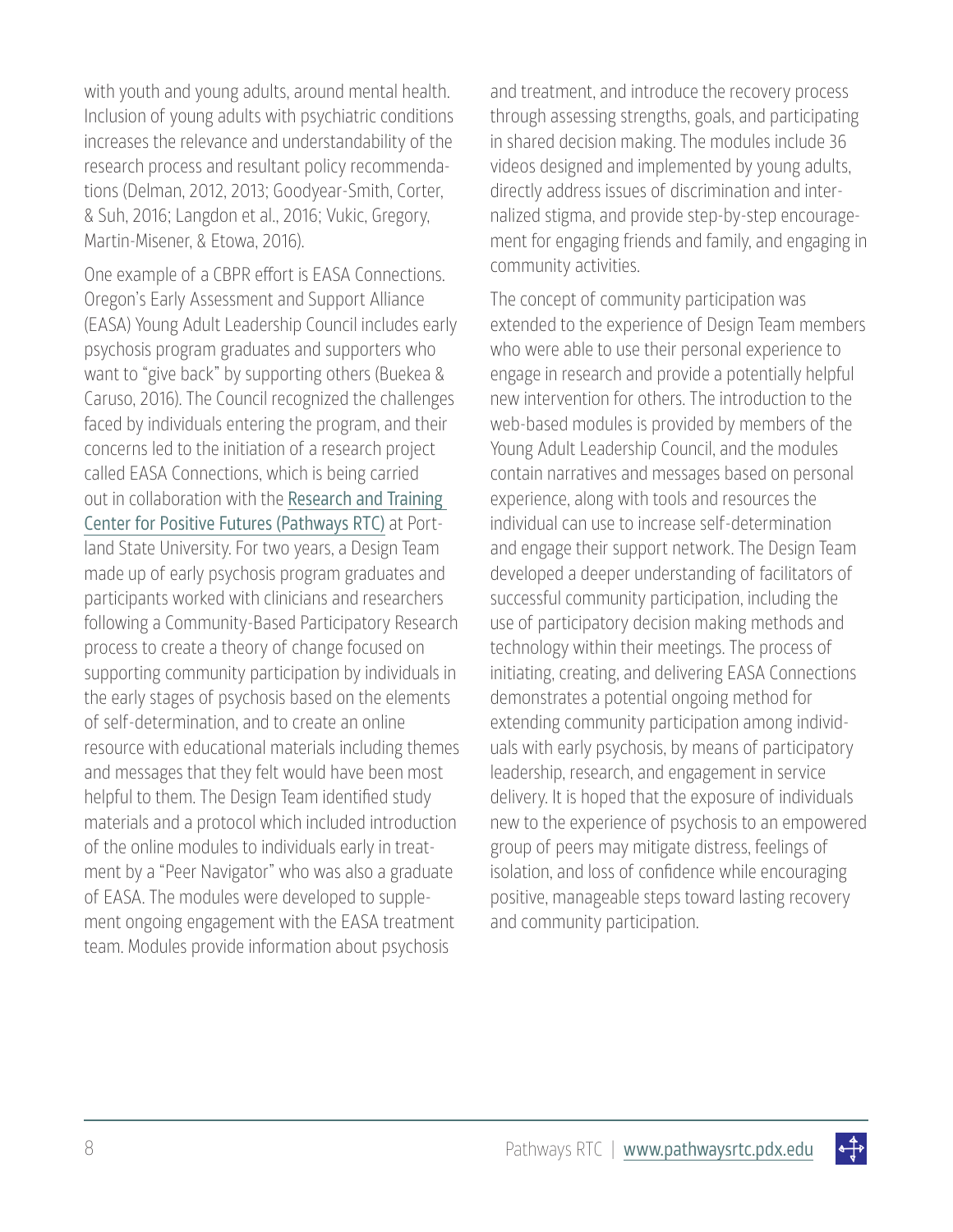## References

- Abdel-Baki, A., Lal, S., Cjharron, O., Stip, E., & Kara, N. (2017). Understanding access and use of technology among youth with first-episode psychosis to inform the development of technology-enabled therapeutic interventions. *Early Intervention in Psychiatry, 11*, 72-76.
- Addington, J., Heinssen, R.K., Robinson, D.G., Schooler, N.R., Marcy, P., Brunette, M.F., ... Kane, J.M. (2015). Duration of untreated psychosis in community treatment settings in the United States. *Psychiatric Services, 66*(7), 753-756.
- Addington, J., Lambert, T., & Burnett, P. (2009). Complete and incomplete recovery from first-episode psychosis. In H.J. Jackson & P.D. McGorry (Eds.), *The recognition and management of early psychosis: A preventive approach* (pp. 201-221). New York, NY: Cambridge University Press.
- Addington, J., Penn, D., Addington, D., Perkins, D., & Woods, S. (2008). Social functioning in individuals at clinical high risk for psychosis. *Schizophrenia Research, 99*(1), 119-124.
- Addington, J., Van Mastrigt, S., & Addington, D. (2004). Duration of untreated psychosis: Impact on 2-year outcome. *Psychological Medicine, 34*, 277-284.
- Alvarez-Jimenez, M., Alcazar-Corcoles, M., Gonzalez-Blanch, C., Bendall, S., McGorry, P., & Gleeson, J. (2014). Online, social media and mobile technologies for psychosis treatment: A systematic review on novel user-led interventions. *Schizophrenia Research, 156*(1), 96-106.
- Anderson, R., Oades, L., & Caputi, P. (2003). The experience of recovery from schizophrenia: Towards and empirically validated stage model. *Australian and New Zealand Journal of Psychiatry, 37*, 586-594.
- Angell, B., & Test, M. A. (2002). The relationship of clinical factors and environmental opportunities to social

functioning in young adults with schizophrenia. *Schizophrenia Bulletin, 28*(2), 259-271.

- Appleby, L., Cooper, J., Amos, T., & Faragher, B. (1999). Psychological autopsy study of suicides by people aged under 35. *British Journal of Psychiatry, 175*, 168-174.
- Ballon, J., Kaur, T., Marks, I., & Cadenhead, K. (2007). Social functioning in young people at risk for schizophrenia. *Psychiatry Research, 151*(1-2), 29-35.
- Berger, M., Wagner, T., & Baker, L. (2005). Internet use and stigmatized illness. *Social Science & Medicine, 61*, 1821-1827.
- Bertolote, J., & McGorry, P. (2005). Early intervention and recovery for young people with early psychosis: consensus statement. *British Journal of Psychiatry, 187*(48), s116-s119.
- Birchwood, M., Connor, C., & Lester, H. (2013). Reducing duration of untreated psychosis: Care pathways to early intervention in psychosis services. *British Journal of Psychiatry, 203*, 58-64.
- Birchwood, M., Trower, P., Brunet, K., Gilbert, P., Iqbal, Z., & Jackson, C. (2006). Social anxiety and the shame of psychosis: A study in first episode psychosis. *Behaviour Research and Therapy, 45*, 1025-1037.
- Bjornestad, J., Heglestad, W., Joa, I., Davidson, L., Larsen, T., Melle, I., ... Bronnick, K. (2017). "With a little help from my friends": Social predictors of clinical recovery in first-episode psychosis. *Psychiatry Research, 255*, 209-214.
- Buekea, N., & Caruso, N. (2016). The EASA Young Adult Leadership Council: Our experiences and vision. *Focal Point: Youth, Young Adults, and Mental Health, 30*, 12-13. Portland, OR: Research and Training Center for Pathways to Positive Futures, Portland State University.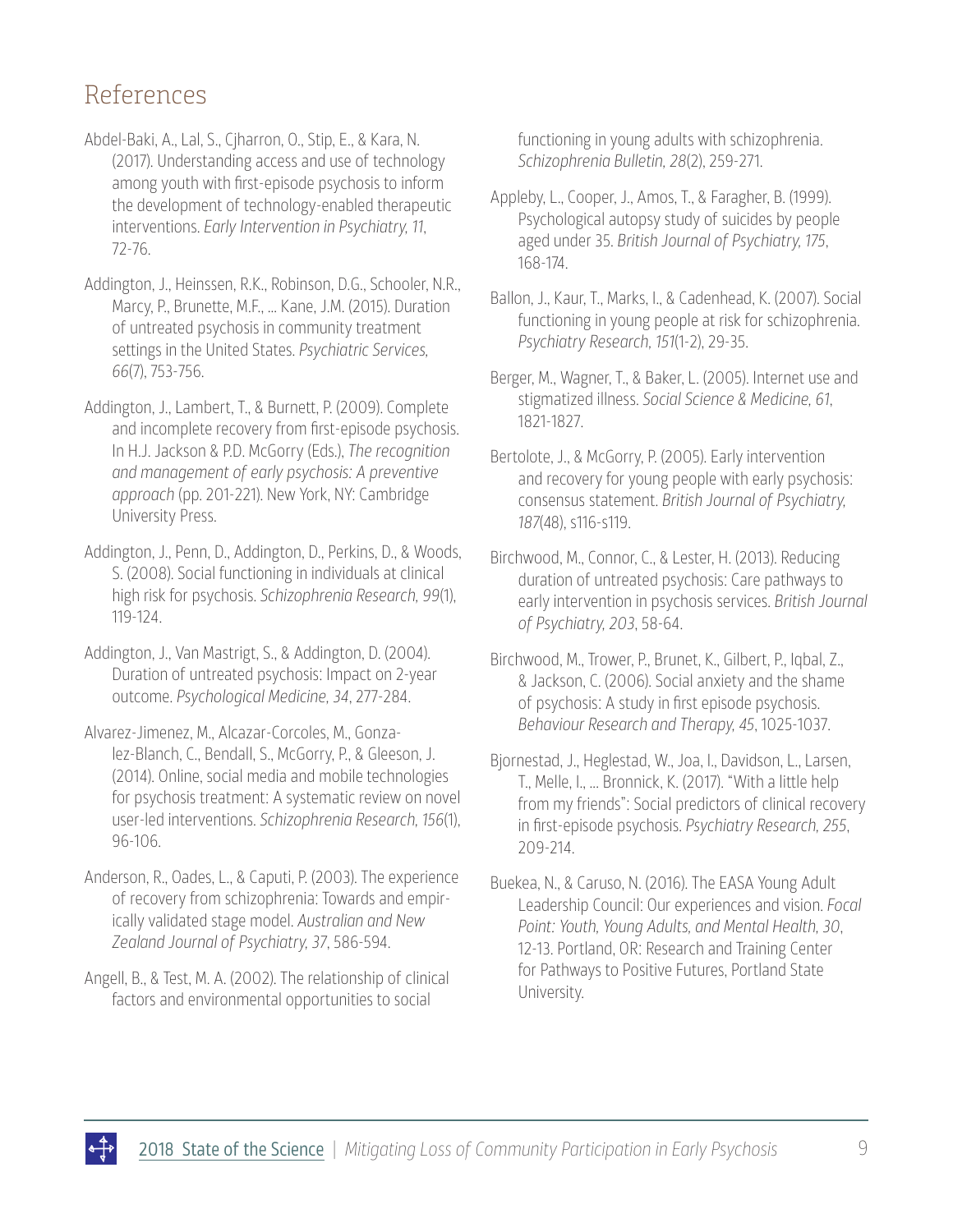- Carey, B. (2011, October 22). Memoir about schizophrenia spurs others to come forward. *The New York Times*. p. A20. Retrieved from [http://www.](http://www.nytimes.com/2011/10/23/health/23livesside.html?nl=todaysheadlines&emc=tha23) [nytimes.com/2011/10/23/health/23livesside.](http://www.nytimes.com/2011/10/23/health/23livesside.html?nl=todaysheadlines&emc=tha23) [html?nl=todaysheadlines&emc=tha23](http://www.nytimes.com/2011/10/23/health/23livesside.html?nl=todaysheadlines&emc=tha23)
- Chan, R., Mak, W., Chio, F., & Tong, A. (2017). Flourishing with psychosis: A prospective examination on the interactions between clinical, functional, and personal recovery processes on well-being among individuals with schizophrenia spectrum disorders. *Schizophrenia Bulletin*, sbx120, [https://doi.org/10.1093/schbul/](https://doi.org/10.1093/schbul/sbx120) [sbx120](https://doi.org/10.1093/schbul/sbx120)
- Chinman, M., George, P., Dougherty, R., Daniels, A., Ghose, S., Swift, A., & Delphin-Rittmon, M. (2014). Peer support for individuals with serious mental illnesses: Assessing the evidence. *Psychiatric Services, 65*(4), 429-441.
- Cook, J., & Jonikas, J. (2002). Self-determination among mental health consumers/survivors. *Journal of Disability Policy, 13*(2), 88-96.
- Copeland, M. (1997). *Wellness recovery action plan*. Dummerston, VT: Peach Press.
- Corcoran, C., Kimhy, D., Parrilla-Escobar, M., Cressman, V., Stanford, A., Thompson, J., ... Malaspina, D. (2011). The relationship of social function to depressive and negative symptoms in individuals at clinical high risk for psychosis. *Psychological Medicine, 41*(2), 251-261.
- Corrigan, P., Angell, B., Davidson, L., Marcus, S., Salzer, M., Kottsieper, P., ... Stanhope, V. (2012). From adherence to self-determination: Evolution of a treatment paradigm for people with serious mental illness. *Psychiatric Services, 63*(2), 169-173.
- Deci, E.L., & Ryan, R.M. (Eds.). (2002). *Handbook of self-determination research*. Rochester, NY: The University of Rochester Press.
- Deegan, P. (2010). A web application to support recovery and shared decision making in psychiatric medication clinics. *Psychiatric Rehabilitation Journal, 34*(1), 23-28.
- Deegan, P., Carpenter-Song, E., Drake, R., Naslund, J., Luciano, A., & Hutchison, S. (2017). Enhancing clients' communication regarding goals for using psychiatric medications. *Psychiatric Services, 68*(8), 771-775.
- Delman, J. (2012). Participatory action research and young adults with psychiatric disabilities. *Psychiatric Rehabilitation Journal, 35*(3), 231-234.
- Delman, J. (2013). *Young adults getting involved: Participatory action research & transition age youth*. Retrieved from: [http://escholarship.umassmed.edu/](http://escholarship.umassmed.edu/psych_cmhsr/623) [psych\\_cmhsr/623](http://escholarship.umassmed.edu/psych_cmhsr/623)
- Dixon, L., Holoshitz, Y., Nossel, I. (2016). Treatment engagement of individuals experiencing mental illness: review and update. *World Psychiatry, 15*(2), 13-20.
- Dixon, L., & Lehman, A.F. (1995). Family intervention for schizophrenia. *Schizophrenia Bulletin, 21*, 631-643.
- Drake, R.E., Deegan, P.E., Woltmann, E., Haslett, W., Drake, T., & Rapp, C. (2010). Comprehensive electronic decision support systems. *Psychiatric Services, 61*, 714–717.
- Drake, R., & Whitley, R. (2014). Recovery and severe mental illness: Description and analysis. *The Canadian Journal of Psychiatry, 59*(5), 236-242.
- Du Brul, S., Deegan, P., Bello, I., Dean, E., Grossman, E., Chang, C., ... Stevens, T. (2017). *On Track New York Peer Support Manual*. On Track New York.
- Dunkley, J.E., & Bates, G.W. (2014). Recovery and adaptation after first-episode psychosis: The relevance of posttraumatic growth. *Psychosis, 7*(2), 130-140.
- Dunne, T., Bishop, L., Avery, S., & Darcy, S. (2017). A review of effective youth engagement strategies for mental health and substance use interventions. J*ournal of Adolescent Health, 60*, 487-512.
- Erickson, D., Beiser, M., Lacono, W., Fleming. J., & Lin, T. (1989). The role of social relationships in the course of first-episode schizophrenia and affective psychosis. *American Journal of Psychiatry, 11*, 1456-1461.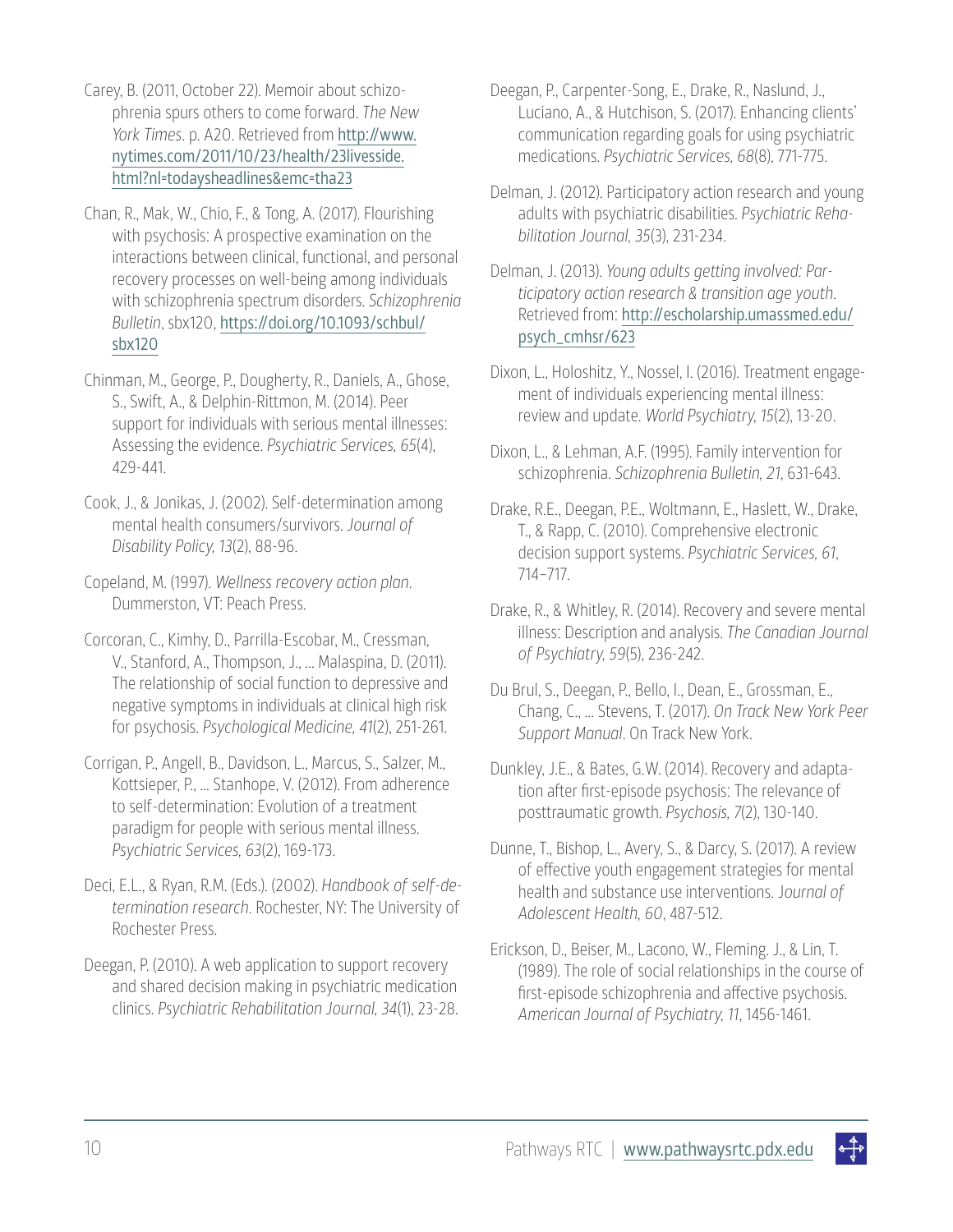Fowler, D., Hodgekins, J., French, P., Marshall, M., Freemantle, N., McCrone, P., ... Birchwood, M. (2018). Social recovery therapy in combination with early intervention services for enhancement of social recovery in patients with first-episode psychosis (SUPEREDEN3): A single-blind, randomised controlled trial. *The Lancet Psychiatry, 5*, 41-50.

Fowler, D., Hodgekins, J., Howells, L., Millward, M., Ivins, A., Taylor, G., ... Macmillan, I. (2009). Can targeted early intervention improve functional recovery in psychosis? A historical control evaluation of effectiveness of different models of early intervention service provision in Norfolk 1998-2007. *Early Intervention in Psychiatry, 3*, 282-288.

Glahn, D., Ragland, J.D., Abramoff, A., Barrett, J., Laird, A., Bearden, C., & Velligan, D. (2005). Beyond hypofrontality: A quantitative meta-analysis of functional Neuroimaging studies of working memory in schizophrenia. *Human Brain Mapping, 25*, 60-69.

Goodyear-Smith, F., Corter, A., & Suh, H. (2016). Electronic screening for lifestyle issues and mental health in youth: A community-based participatory research approach. *BMC Medical Informatics & Decision Making, 16*, 140-140.

Gronholm, P., Thornicroft, G., Laurens, K., & Evans-Lacko, S. (2017). Mental health-related stigma and pathways to care for people at risk of psychotic disorders or experiencing first-episode psychosis: a systematic review. *Psychological Medicine, 47*, 1867-1879.

Gumber, S., & Stein, C.H. (2013). Consumer perspectives and mental health reform movements in the United States: 30 years of first-person accounts. *Psychiatric Rehabilitation Journal, 36*(3), 187-194.

Hamann, J., Buhner, M., & Rusch, N. (2017). Self-stigma and consumer participation in shared decision making in mental health services. *Psychiatric Services, 68*, 8, 783-788.

Hansen, H., Stige, S., Davidson, L., Moltu, C., & Reseth, M. (2017). How do people experience early intervention services for psychosis? A meta-synthesis. *Qualitative Health Research, 28*(2), 259-272.

Heinssen, R., Goldstein, A., & Azrin, S. (2014). *Evidence-based treatments for first episode psychosis: Components of coordinated specialty care*. National Institute of Mental Health*: RAISE*. Retrieved from: [https://www.nimh.nih.gov/health/topics/schizophre](https://www.nimh.nih.gov/health/topics/schizophrenia/raise/nimh-white-paper-csc-for-fep_147096.pdf)[nia/raise/nimh-white-paper-csc-for-fep\\_147096.pdf](https://www.nimh.nih.gov/health/topics/schizophrenia/raise/nimh-white-paper-csc-for-fep_147096.pdf)

Hodgekins, J., Birchwood, M., Christopher, R., Marshall, M., Coker, S., & Everard, L. (2015). Investigating trajectories of social recovery in individuals with first-episode psychosis: A latent class growth analysis. *The British Journal of Psychiatry, 207*, 536–543.

Hofer, E., Amering, M., Windhaber, J., Wancater, M., & Eberstaller, M. (2001). Does psychoeducation change the concept of illness of schizophrenic patients. *Psychiatrische Praxis*, 28, 287-291.

Hoffman, A., Volk, R., Saarimaki, A., Stirling, C., Li, L., Härter, M., ... Llewellyn-Thomas, H. (2013). Delivering patient decision aids on the Internet: Definitions, theories, current evidence, and emerging research areas. *BMC Medical Informatics and Decision Making, 13*, S13.

Israel, B.A. (1998). Review of community-based research: Assessing partnership approaches to improve public health. *Annual Review of Public Health, 19*(1), 173-202.

Israel, B.A., Eng, E., Schulz, A.J., & Parker, E.A. (2005). *Methods in community-based participatory research for health*. San Francisco, CA: John Wiley & Sons.

Jager, A.D., Rhodes, P., Beavan, V., Holmes, D., Mccabe, K., Thomas, N., ... Hayward, M. (2015). Investigating the lived experience of recovery in people who hear voices. *Qualitative Health Research, 26*(10), 1409-1423.

Jansen, J., Gleeson, J., Cotton, S. (2015). Towards a better understanding of caregiver distress in early psychosis: A systematic review of the psychological factors involved. *Clinical Psychology Review, 35*, 56-66.

Jochems, E.C., Duivenvoorden, H.J., van Dam, A., van der Feltz-Cornelis, & Mulder, C.L. (2016). Motivation,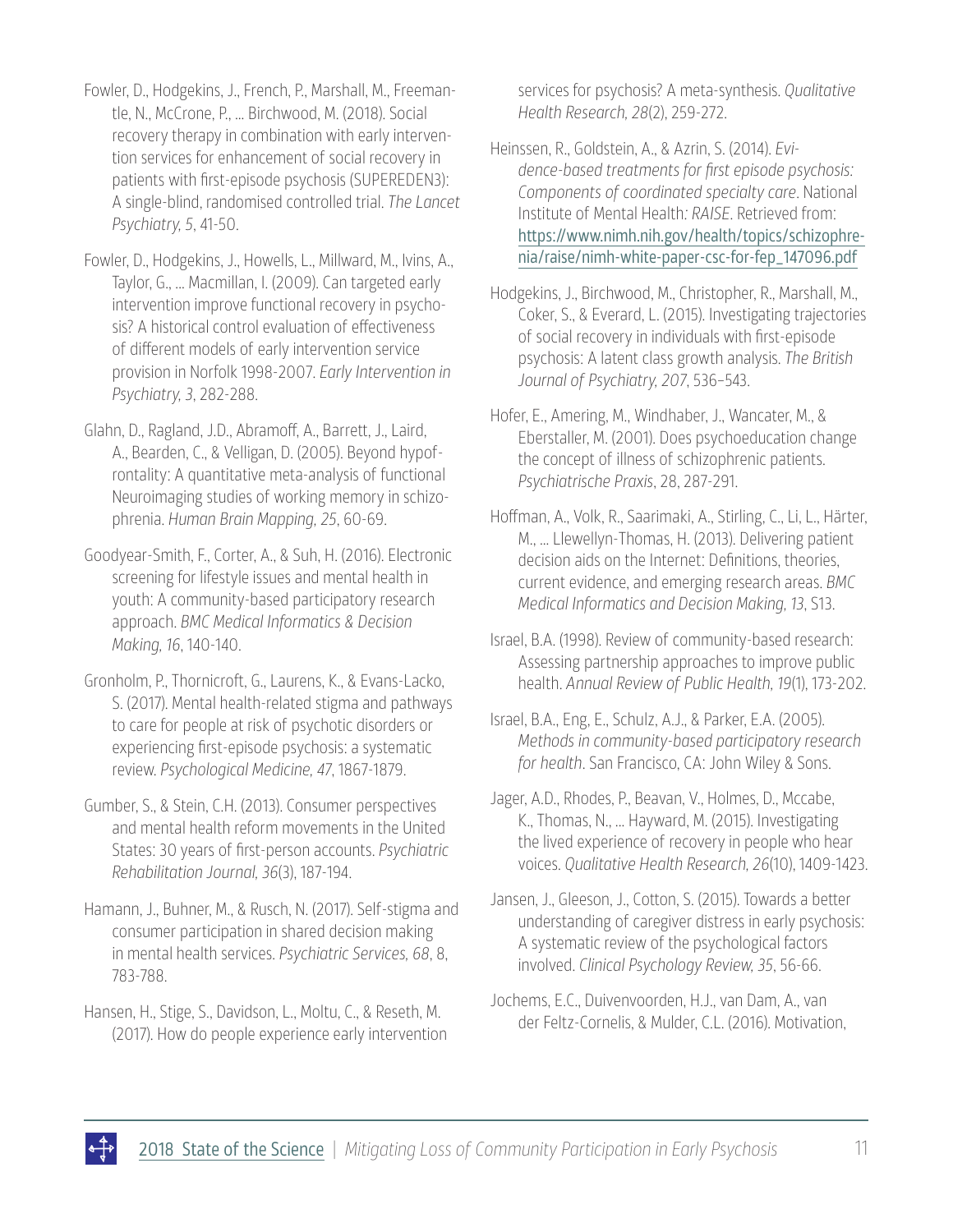treatment engagement and psychosocial outcomes in outpatients with severe mental illness: A test of self-determination theory. *International Methods in Psychiatric Research, 26*, [https://doi.org/10.1002/](https://doi.org/10.1002/mpr.1537) [mpr.1537](https://doi.org/10.1002/mpr.1537)

Jochems, E.C., Mulder, C.L., van Dam, A., Duivenvoorden, H.J., Scheffer, S.C., van der Spek, W., & van der Feltz-Cornelis, C.M. (2012). Motivation and treatment engagement intervention trial (MotivaTe-IT): The effects of motivation feedback to clinicians on treatment engagement in patients with severe mental illness. *BMC Psychiatry, 12*, 209.

Jones, N. (2015). *Peer Involvement and leadership in early intervention in psychosis services: From planning to peer support and evaluation*. National Association of State Mental Health Program Directors. Retrieved from: [https://www.nasmhpd.org/sites/default/files/](https://www.nasmhpd.org/sites/default/files/Peer-Involvement-Guidance_Manual_Final_0.pdf) [Peer-Involvement-Guidance\\_Manual\\_Final\\_0.pdf](https://www.nasmhpd.org/sites/default/files/Peer-Involvement-Guidance_Manual_Final_0.pdf)

- Jordan, G., MacDonald, K., Pope, M.A., Schorr, E., Malla, A.K., & Iyer, S.N. (2018). Positive changes experienced after a first episode of psychosis: A systematic review. *Psychiatric Services, 69*(1), 84-99.
- Jordan, G., Pope, M., Lambrou, A., Malla, A., & Iyer, S. (2016). Post-traumatic growth following a first episode of psychosis: A scoping review. *Early Intervention in Psychiatry, 11*(3), 187-199.
- Kreyenbuhl, J., Nossel, I., & Dixon, L. (2009). Disengagement from mental health treatment among individuals with schizophrenia and strategies for facilitating connections to care: A review of the literature. *Schizophrenia Bulletin, 35*(4), 696-703.
- Lal, S., Dell'Elce, J., Tucci, N., Fuhrer, R., Tamblyn, R., & Malla, A. (2015). Preferences of young adults with first-episode psychosis for receiving specialized mental health services using technology: A survey study. *Journal of Medical Internet Research Mental Health, 2*, e18.

Langdon, S.E., Golden, S.L., Arnold, E.M., Maynor, R.F., Bryant, A., Freeman, V.K., & Bell, R.A. (2016). Lessons learned from a community-based participatory research mental health promotion program for

American Indian youth. *Health Promotion Practice, 17*(3), 457-463.

- Lim, M., Gleeson, J., Alvarez-Jimenez, M., & Penn, D. (2018). Loneliness in psychosis: A systematic review. *Social Psychiatry and Psychiatric Epidemiology*, https://doi. org/10.1007/s00127-018-1482-5
- Lincoln, T., Wilhelm, K., & Nestoriuc, Y. (2007). Effectiveness of psychoeducation for relapse, symptoms, knowledge, adherence and functioning in psychotic disorders: A meta-analysis. *Schizophrenia Research, 96*, 232-245.
- Livingston, J., & Boyd, J. (2010). Correlates and consequences of internalized stigma for people living with mental illness: A systematic review and meta-analysis. *Social Science & Medicine, 71*, 2150-2161.
- MacDonald, E., Hayes, R., & Baglioni, A. (2000). The quantity and quality of social networks of young people with early psychosis compared to closely matched controls. *Schizophrenia Research, 46*(1), 25-30.
- MacDonald-Willson, K., Deegan, P., Hutchison, H., Parrotta, N., & Schuster, J. (2013). Integrating self-management strategies into mental health service delivery: Empowering people in recovery. *Psychiatric Rehabilitation Journal, 36*(4), 258-263.
- McDonald, K. E. (2012). "We want respect": Adults with intellectual and developmental disabilities address respect in research. *American Journal on Intellectual and Developmental Disabilities, 117*(4), 263-274.
- McFarlane, W. (2016). Family interventions for schizophrenia and the psychoses: A review. *Family Process, 55*, 460-482.
- McGrath J., Saha, S., Chant, D., & Welham, J. (2008). Schizophrenia: A concise overview of incidence, prevalence, and mortality. *Epidemiologic Reviews, 30*, 67-76.
- McGorry, P., Killackey, E., & Yung, A. (2008). Early intervention in psychosis: Concepts, evidence and future directions. *World Psychiatry, 7*(3), 148-156.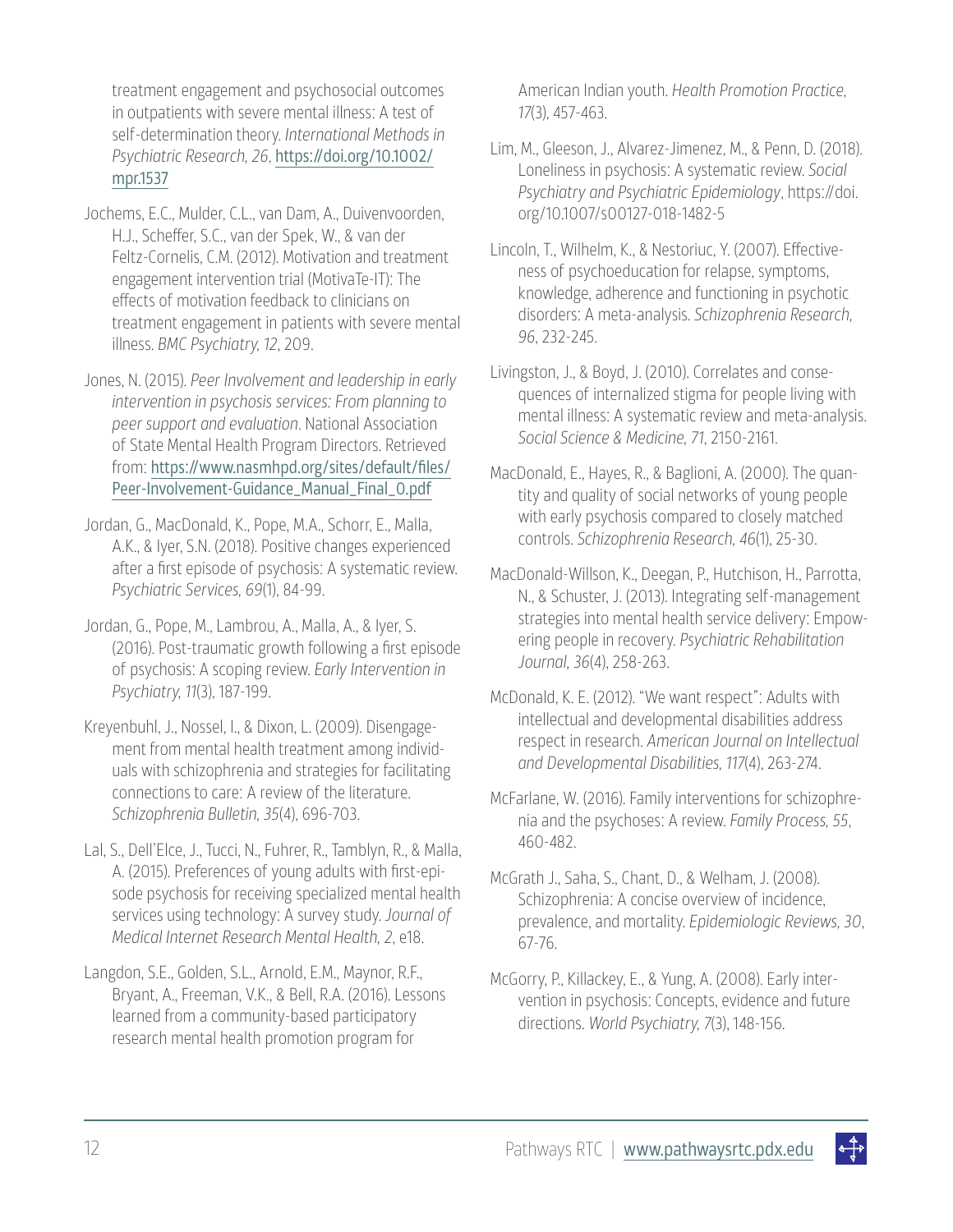Melton, R.P., Roush, S.N., Sale, T.G., Wolf, R.M., Usher, C.T., Rodriguez, C.L., & McGorry P.D. (2013). Early intervention and prevention of long-term disability in youth and adults. In K. Yeager, D. Cutler, D. Svendsen, & G. M. Sills (Eds.), *Modern community mental health* (pp. 256-275). New York, NY: Oxford University Press.

Michalska de Rocha, B., Rhodes, S., Vasilopoulou, E., Hutton, P. (2018). Loneliness in psychosis: A meta-analytic review. *Schizophrenia Bulletin, 44*(1), 114-125.

- Minkler, M., & Wallerstein, N. (Eds.). (2003). *Community-based participatory research for health*. San Francisco, CA: Jossey-Bass.
- Mullen, P., Green, L., & Persinger, G. (1985). Clinical trials for patient education for chronic conditions: A comparative meta-analysis of intervention types. *Preventive Medicine, 14*, 753-781.

Myers, N., Ziv, T. (2016). "No one ever asked me that before": Autobiographical power, social defeat and recovery among African Americans with lived experience of psychosis. *Medical Anthropology Quarterly, 30*(3), 395-413.

Nicolaidis, C., & Raymaker, D.M. (2015). Community based participatory research with communities defined by race, ethnicity, and disability: Translating theory to practice. In H. Bradbury (Ed.), *The SAGE Handbook of Action Research* (pp. 167-178). Thousand Oaks, CA: SAGE.

Palmer, B., Pankratz, V., & Bostwick, J. (2005). The lifetime risk of suicide in schizophrenia: A reexamination. *Archives of General Psychiatry, 62*, 247-253.

Ptasznik, A. (2011). The person in personal medicine: Moving consumers from periphery to centre of decision making. *Journal of Addiction and Mental Health, 14*(3), 14-22.

Pyle, M., & Morrison, A. (2017). Internalized stereotypes across ultra-high risk of psychosis and psychosis populations. *Psychosis, 9*(2), 110-118.

- Rickwood, D., Wilson, D., (2007). When and how do young people seek professional help for mental health problems. *Medical Journal of Australia, 187*(7s), s35-s39.
- Rinaldi, M., Killackey, E., Smith, J., Sheperd, G., Singh, S., & Craig, T. (2010). First episode psychosis and employment: A review. *International Review of Psychiatry, 22*, 148-162.
- Rupp, A., & Keith S.J. (1993). The cost of schizophrenia: Assessing the burden. *Psychiatric Clinics of North America, 16*, 415-423.

Saks, E.R. (2013, January 26). Successful and Schizophrenic. *The New York Times*. SR5. Retrieved from: [http://www.nytimes.com/2013/01/27/opinion/](http://www.nytimes.com/2013/01/27/opinion/sunday/schizophrenic-not-stupid.html) [sunday/schizophrenic-not-stupid.html](http://www.nytimes.com/2013/01/27/opinion/sunday/schizophrenic-not-stupid.html)

- Santesteban-Echarri, O., Paino, M., Rice, S., Gonzalez-Blanch, C., McGorry, P., Gleeson, J., & Alvarez-Jimenez. (2017). Predictors of functional recovery in first-episode psychosis: A systematic review and meta-analysis of longitudinal studies. *Clinical Psychology Review, 58*, 59-75.
- Seeman, M. (2017). Solitude and schizophrenia. *Psychosis, 9*(2), 175-183.

Sin, J., Gillard, S., Spain, D., Cornelius, V., Chen, T., & Henderson, C. (2017). Effectiveness of psychoeducational interventions for family carers of people with psychosis: A systematic review and meta-analysis. *Clinical Psychology Review, 56*, 13-24.

- Stacey, D., Bennett, C., Barry, M., Col, N., Eden, K., & Holmes-Rovner, M. (2011). Decision aids for people facing health treatment or screening decisions. *Cochrane Database of Systematic Reviews, 4*.
- Stack, E. (2013). *Empowerment in community-based participatory research with persons with developmental disabilities: Perspectives of community researchers*. (Unpublished master's thesis). Portland, OR: Portland State University.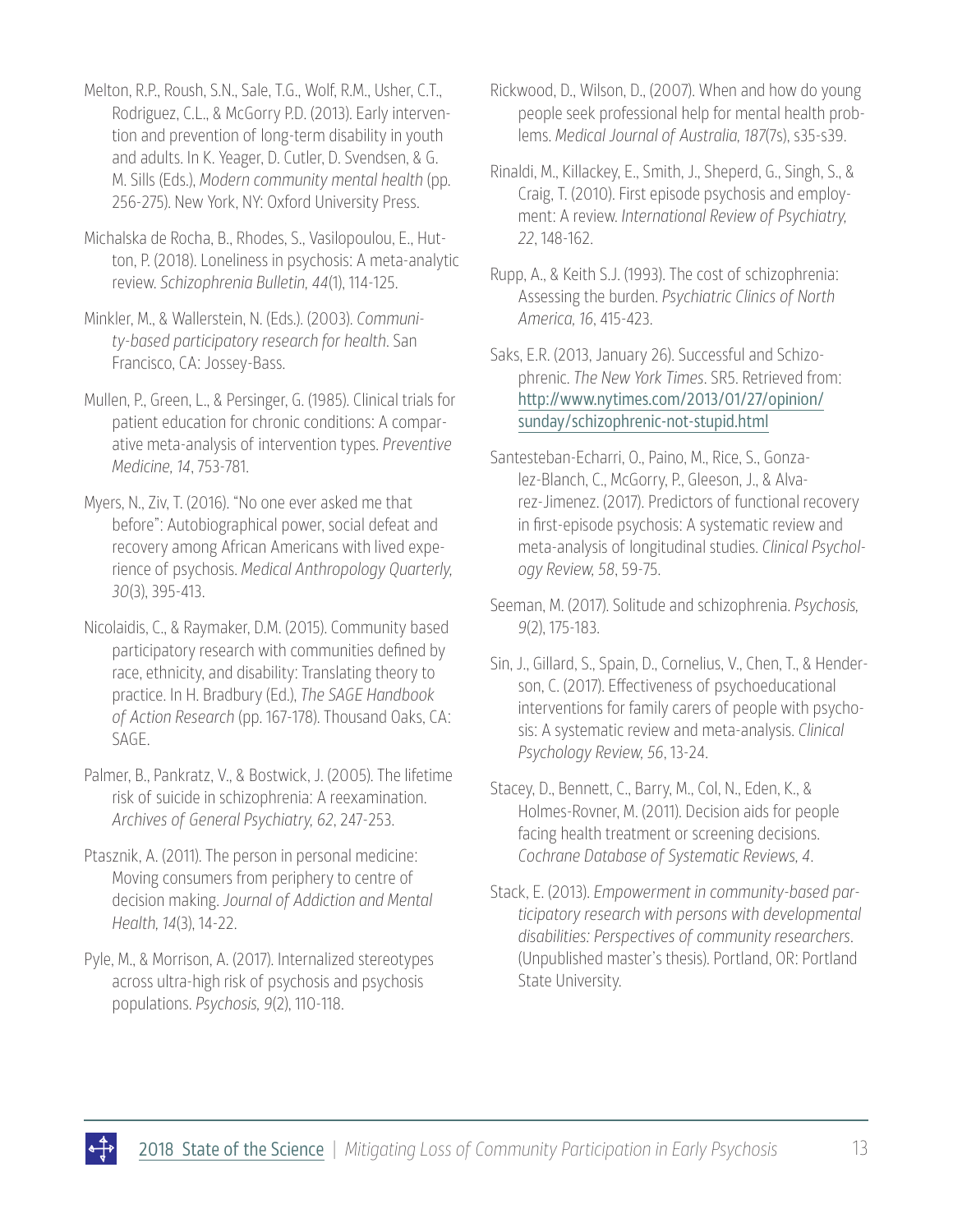- Stack, E., & McDonald, K. (in press). We are "both in charge, the academics and self-advocates": Empowerment in Community-Based Participatory Research. *Journal of Practice and Policy in Intellectual Disabilities*.
- Teplin, L., McClelland, G., Abram, K., & Weiner, D. (2005). Crime victimization in adults with severe mental illness: Comparison with the National Crime Victimization Survey. *Archives of General Psychiatry, 62*, 911-921.
- Thomas, E., Despeaux, K., Drapalski, A., & Bennett, M. (2017). Person-oriented recovery of individuals with serious mental illnesses: A review and meta-analysis of longitudinal findings. *Psychiatric Services*, [https://](https://doi.org/10.1176/appi.ps.201700058) [doi.org/10.1176/appi.ps.201700058](https://doi.org/10.1176/appi.ps.201700058)
- Thorup, A., Petersen, L., Jeppesen, P., Ohlenschlaeger, J., Christensen, T., Krarup, G., ... Nordentoft, M. (2006). Social network among young adults with first-episode schizophrenia disorders. *Social Psychiatry and Psychiatric Epidemiology, 41*, 761-770.
- van Zelst, C. (2009). Stigmatization as an environmental risk in schizophrenia: A user perspective. *Schizophrenia Bulletin, 35*(2), 293-296.
- Vass, V., Sitko, K., West, S., & Bentall, R. (2017). How stigma gets under the skin: The role of stigma, self-stigma and self-esteem in subjective recovery from psychosis. *Psychosis, 9*(3), 235-244.
- Krupa, T., Woodside, H., & Pocock, K. (2010). Activity and social participation in the period following a first episode of psychosis and implications for occupational therapy. *British Journal of Occupational Therapy, 73*(1), 13-20.
- Wainwright, L., Glentworth, D., Haddock, G., Bentley, R., & Lobban, F. (2015). What do relatives experience when supporting someone in early psychosis? *Psychology and Psychotherapy, 88*(1), 105-119.
- Weng Cheong Poon, A., Joubert, L., Mackinnon, A., & Harvey, C. (2017). Recovery for carers of people with psychosis: a longitudinal population-based study with implications for social work. *The British Journal of Social Work*, bcx120, [https://doi.org/10.1093/bjsw/](https://doi.org/10.1093/bjsw/bcx120) [bcx120](https://doi.org/10.1093/bjsw/bcx120)
- Wood, L., Byrne, R., Burke, E., Enache, G., & Morrison, A. (2017). The impact of stigma on emotional distress and recovery from psychosis: The mediatory role of internalised shame and self-esteem. *Psychiatry Research, 255*, 94-100.
- Wood, L., & Alsawy, S. (2017). Recovery in psychosis from a service user perspective: A systematic review and thematic synthesis of current qualitative evidence. Community Mental Health Journal, [https://doi.](https://doi.org/10.1007/s10597-017-0185-9) [org/10.1007/s10597-017-0185-9](https://doi.org/10.1007/s10597-017-0185-9)
- World Health Organization. (2001). *The WHO World Health Report: Mental health: New understanding, new hope*. Geneva, Switzerland: World Health Organization.
- Vukic, A., Gregory, D., Martin-Misener, R., & Etowa, J. (2016). Perspectives for conducting indigenous qualitative research from a project exploring Mi'kmaw youth mental health. *Journal of Ethnographic & Qualitative Research, 10*(3), 209-229.
- Wu, E., Birnbaum, H., Shi, L., Ball, D.E., Kessler, R.C., Moulis, M., & Aggarwal, J. (2005). The economic burden of schizophrenia in the United States in 2002. *Journal of Clinical Psychiatry, 66*, 1122-1129.
- Zygmunt, A., Olfson, M., Boyer, C., & Mechanic, D. (2002). Intervention to improve medication adherence in schizophrenia. *American Journal of Psychiatry, 159*, 1653-1664.